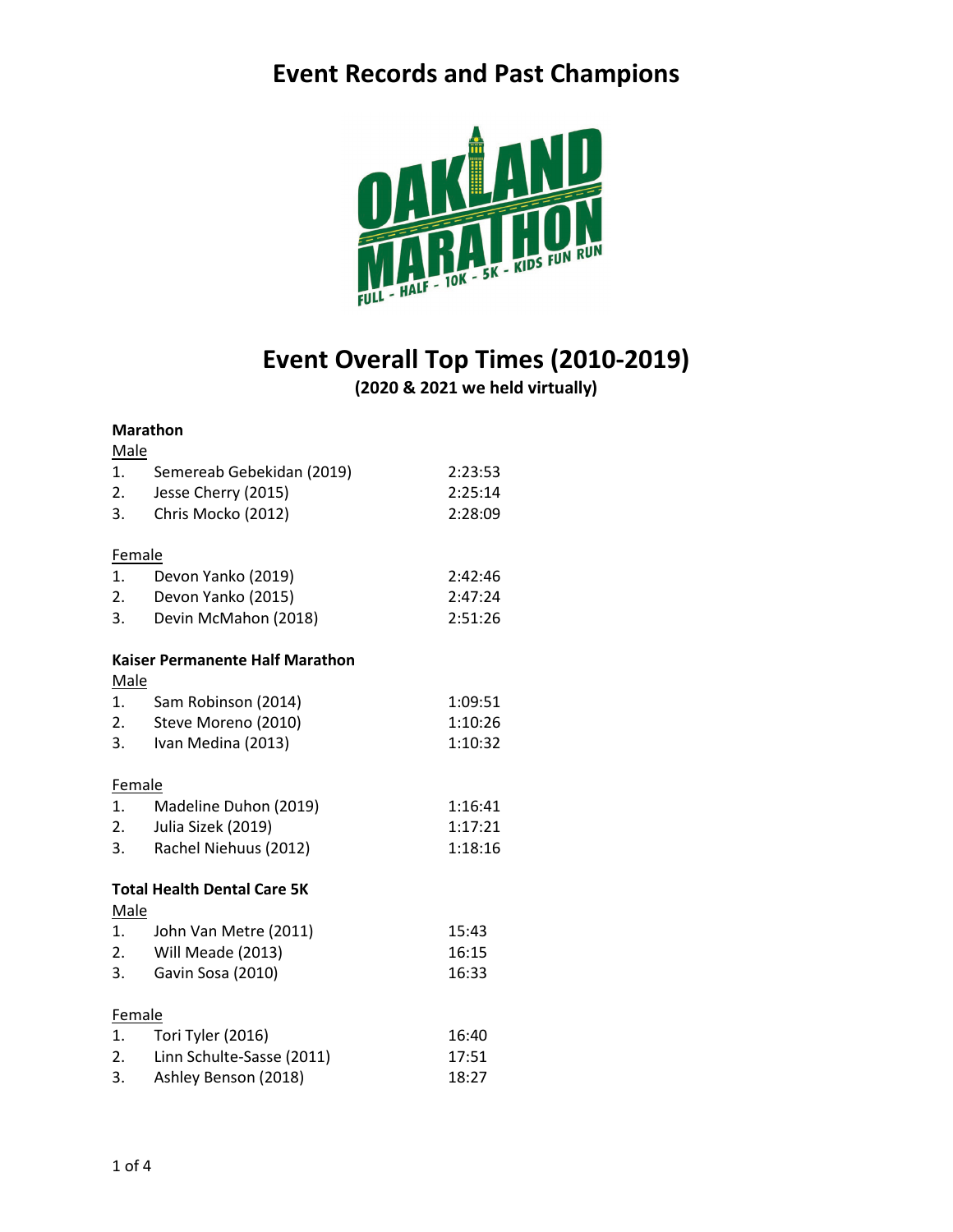### **Four-Person Team Relay**

### **Male**

| 1.     | Olympic Club (2016)                 | 2:20:10 |
|--------|-------------------------------------|---------|
| 2.     | Strawberry Canyon Track Club (2019) | 2:20:48 |
| 3.     | Oakland Track Club (2019)           | 2:21:36 |
|        |                                     |         |
| Female |                                     |         |
| 1.     | Peninsula Distance Club (2019)      | 2:33:53 |
| 2.     | Impala Open (2019)                  | 2:36:39 |
| 3.     | Team Gu (2014)                      | 2:41:32 |
|        |                                     |         |
|        | <b>Mixed (Coed)</b>                 |         |
| 1.     | Bay Area Track Club (2014)          | 2:20:54 |
| 2.     | SFRC Racing Team (2017)             | 2:24:13 |
| 3.     | SF Running (2015)                   | 2:25:26 |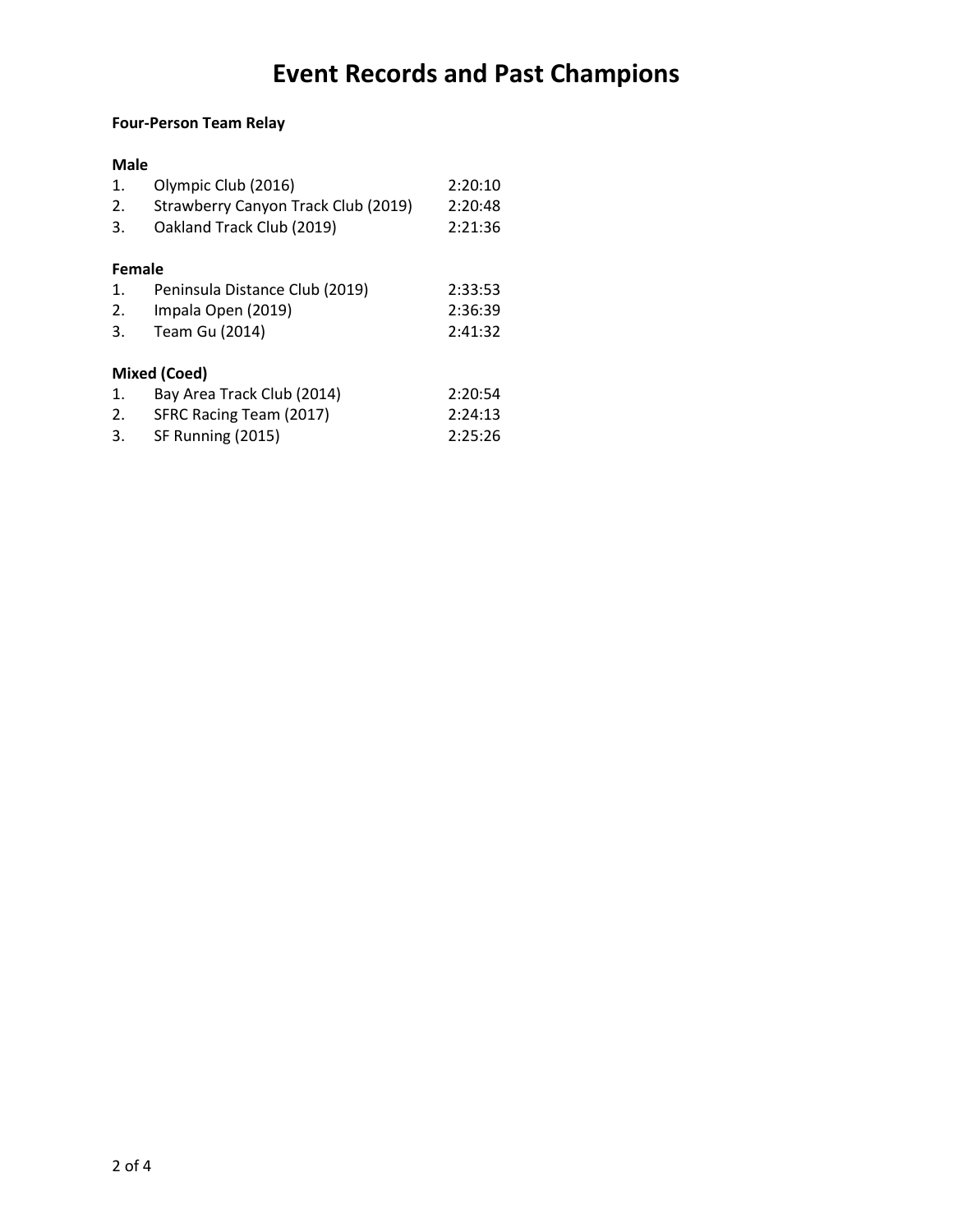### **Past Champions**

#### **Marathon**

| Male |                                       |
|------|---------------------------------------|
|      | 2019 Semereab Gebekidan               |
|      | 2018 T1st: Paul Balmer, Sam Robinson, |

- Crosby Freeman, Brian Gillis
- Semereab Gebrekidan
- Alex Battaglino
- Jesse Cherry
- Eulogio Rodriguez
- Shinji Nakadai
- Chris Mocko
- Tegenu Beru
- Tony Torres

#### **Kaiser Permanente Half Marathon**

- Male Ivan Medina Doug Howard Alistar Eeckman Eric Malkowski Chris Thunen Sam Robinson
- Ivan Medina
- Ivan Medina
- Robert Olivera
- Steve Moreno

#### **Total Health Dental Care 5K**

- Male Zack Holtz William Holleran Edward Hill Luc Montaudon Zach Holtz Daniel Lopez
- Will Meade
- Paul Coover
- John Van Metre
- Gavin Sosa

#### Female

- Devon Yanko
- Devin McMaho
- Katherine Klymko
- Holly McIlvaine
- Devon Yanko
- Kris Klotzbach
- Devon Yanko
- Anna Bretan
- Anna Bretan
- Michelle Meyer

#### Female

- Madeline Duhon Sarah Hallas
- Jessie Stewart
- Lauren Creath
- Michele Palmer
- Michele Palmer
- Kristi Rossi
- Rachel Niehuus
- Verity Breen
- Lisa Gillis

#### Female

- Lily Gentner
- Ashley Benson
- Erin Hagan
- Tori Tyler
- Sally Daganzo
- Jennifer Doyle
- Olivia Hill
- Wendy Roberts
- Linn Schulte-Sasse
- Tiffany Perry